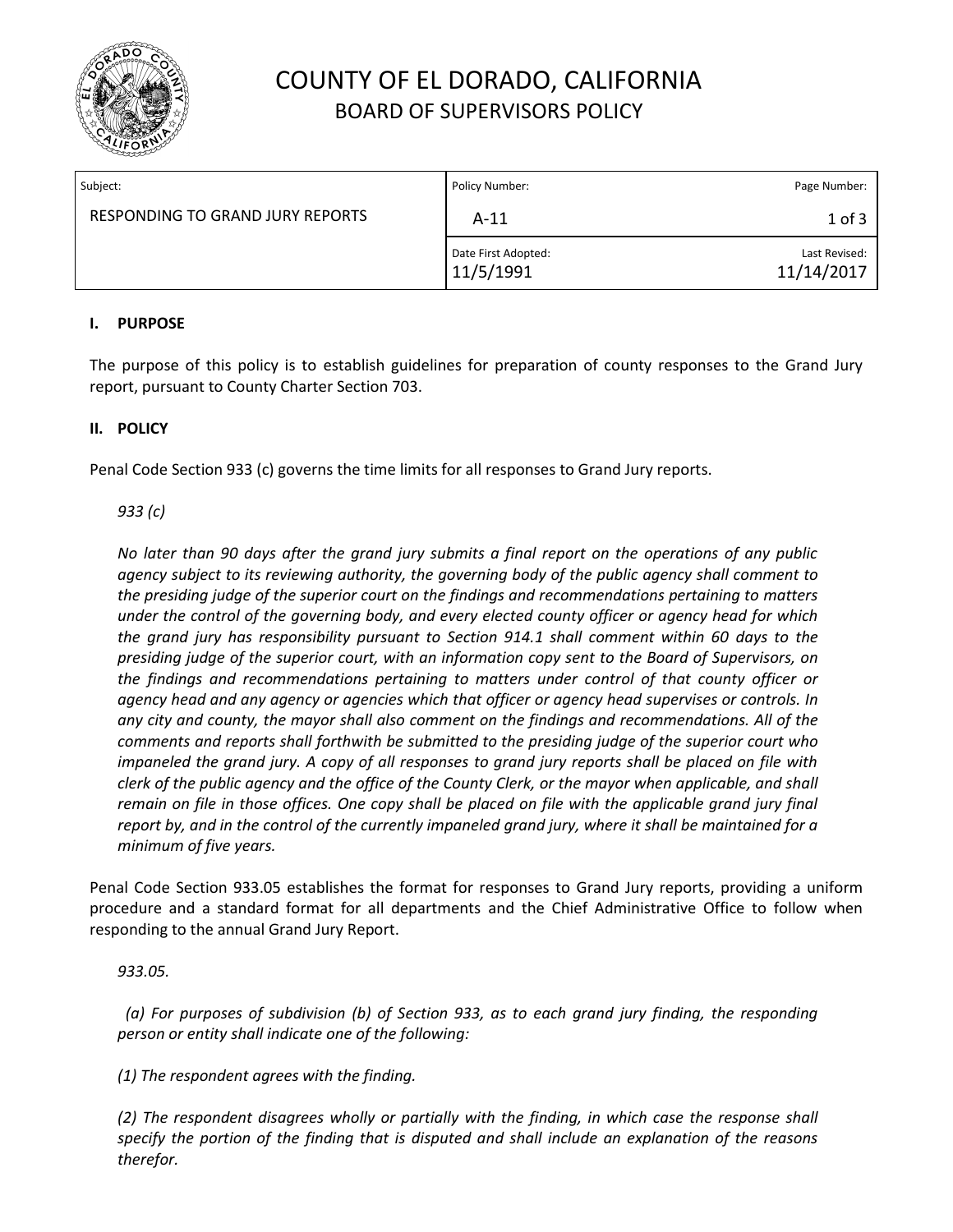

# COUNTY OF EL DORADO, CALIFORNIA BOARD OF SUPERVISORS POLICY

| Subject:                                | Policy Number:                   | Page Number:                |
|-----------------------------------------|----------------------------------|-----------------------------|
| <b>RESPONDING TO GRAND JURY REPORTS</b> | $A-11$                           | $2$ of $3$                  |
|                                         | Date First Adopted:<br>11/5/1991 | Last Revised:<br>11/14/2017 |

*(b) For purposes of subdivision (b) of Section 933, as to each grand jury recommendation, the responding person or entity shall report one of the following actions:*

*(1) The recommendation has been implemented, with a summary regarding the implemented action.*

*(2) The recommendation has not yet been implemented, but will be implemented in the future, with a timeframe for implementation.*

*(3) The recommendation requires further analysis, with an explanation and the scope and parameters of an analysis or study, and a timeframe for the matter to be prepared for discussion by the officer or head of the agency or department being investigated or reviewed, including the governing body of the public agency when applicable. This timeframe shall not exceed six months from the date of publication of the grand jury report.*

*(4) The recommendation will not be implemented because it is not warranted or is not reasonable, with an explanation therefor.*

*(c) However, if a finding or recommendation of the grand jury addresses budgetary or personnel matters of a county agency or department headed by an elected officer, both the agency or department head and the board of supervisors shall respond if requested by the grand jury, but the response of the board of supervisors shall address only those budgetary or personnel matters over which it has some decision making authority. The response of the elected agency or department head shall address all aspects of the findings or recommendations affecting his or her agency or department.*

*(d) A grand jury may request a subject person or entity to come before the grand jury for the purpose of reading and discussing the findings of the grand jury report that relates to that person or entity in order to verify the accuracy of the findings prior to their release.*

*(e) During an investigation, the grand jury shall meet with the subject of that investigation regarding the investigation, unless the court, either on its own determination or upon request of the foreperson of the grand jury, determines that such a meeting would be detrimental.*

*(f) A grand jury shall provide to the affected agency a copy of the portion of the grand jury report relating to that person or entity two working days prior to its public release and after the approval of the presiding judge. No officer, agency, department, or governing body of a public agency shall disclose any contents of the report prior to the public release of the final report.*